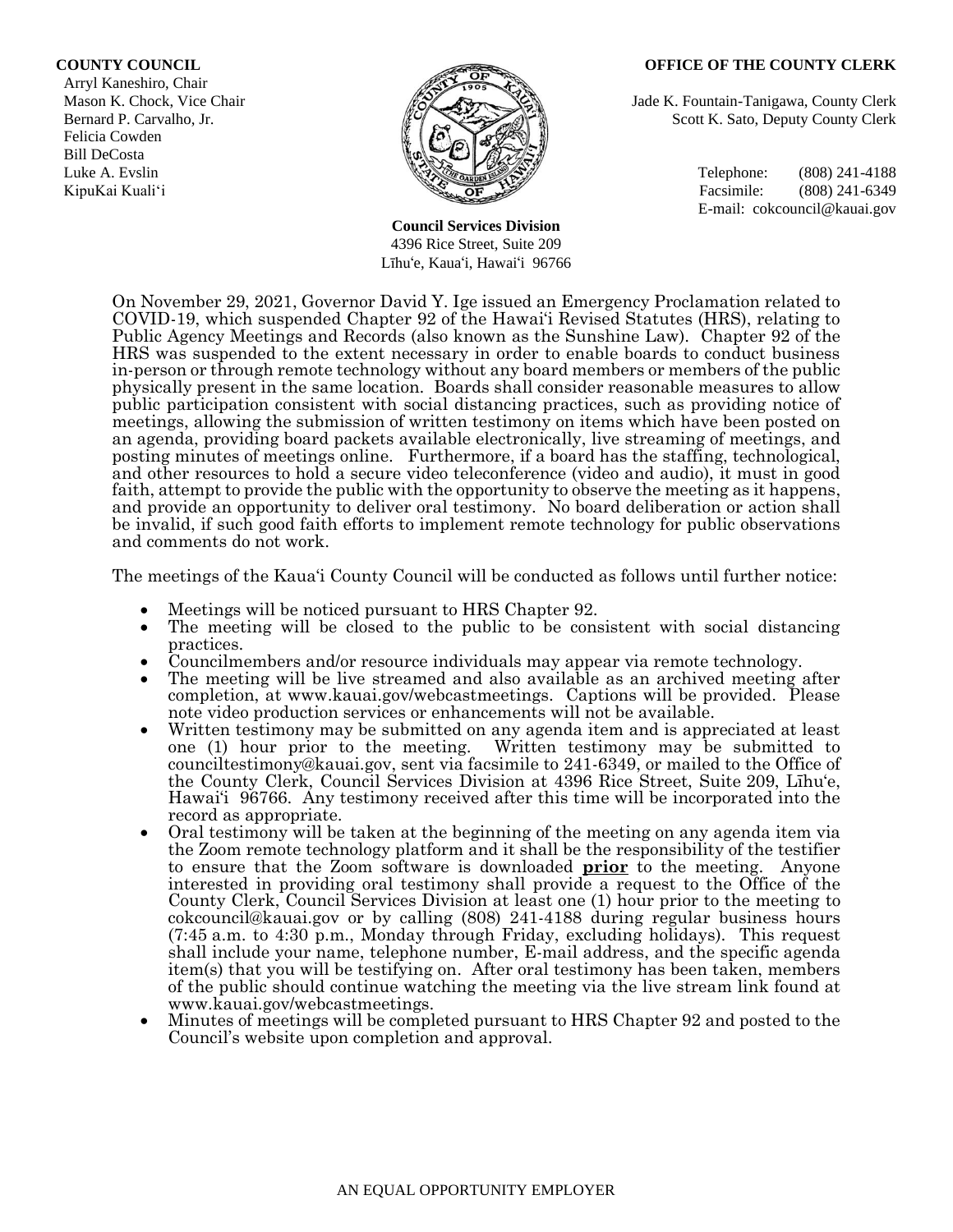# **COMMITTEE MEETING NOTICE AND AGENDA WEDNESDAY, DECEMBER 15, 2021 8:30 A.M. OR SOON THEREAFTER**

COUNCIL CHAMBERS HISTORIC COUNTY BUILDING 4396 RICE STREET, SUITE 201 LĪHU'E, KAUA'I, HAWAI'I 96766

## **A. PLANNING COMMITTEE**

1. Minutes of the December 1, 2021 Planning Committee Meeting.

#### **B. FINANCE & ECONOMIC DEVELOPMENT COMMITTEE**

- 1. Minutes of the December 1, 2021 Finance & Economic Development Committee.
- 2. [Bill No. 2828](https://kauai.granicus.com/MetaViewer.php?view_id=&event_id=994&meta_id=155248) A BILL FOR AN ORDINANCE AMENDING CHAPTER 5A, KAUA'I COUNTY CODE 1987, AS AMENDED, ESTABLISHING A COMMERCIAL VEHICULAR RENTAL REAL PROPERTY TAX CLASS *(Deferred December 1, 2021)*

### **C. COMMITTEE OF THE WHOLE**

1. Minutes of the December 1, 2021 Committee of the Whole Meeting.

D. EXECUTIVE SESSION: *Pursuant to Hawai'i Revised Statutes (HRS) §92-7(a), the Council may, when deemed necessary, hold an Executive Session on any agenda item without written public notice if the Executive Session was not anticipated in advance. Any such Executive Session shall be held pursuant to HRS §92-4 and shall be limited to those items described in HRS §92-5(a). (Confidential reports on file at the Office of the County Attorney and/or the Office of the County Clerk. Discussions held in Executive Session are closed to the public.)*

1. ES-1066 Pursuant to Hawai'i Revised Statutes (HRS) Sections 92-4 and 92-5(a)(4), and Kaua'i County Charter Section 3.07(E), the Office of the County Attorney, on behalf of the Council, requests an Executive Session to provide a briefing as it relates to Bill No. 2828, A Bill For An Ordinance Amending Chapter 5A, Kaua'i County Code 1987, As Amended, Establishing A Commercial Vehicular Rental Real Property Tax Class, and related matters. This briefing and consultation involves consideration of the powers, duties, privileges, immunities, and/or liabilities of the Council and the County as they relate to this agenda item.